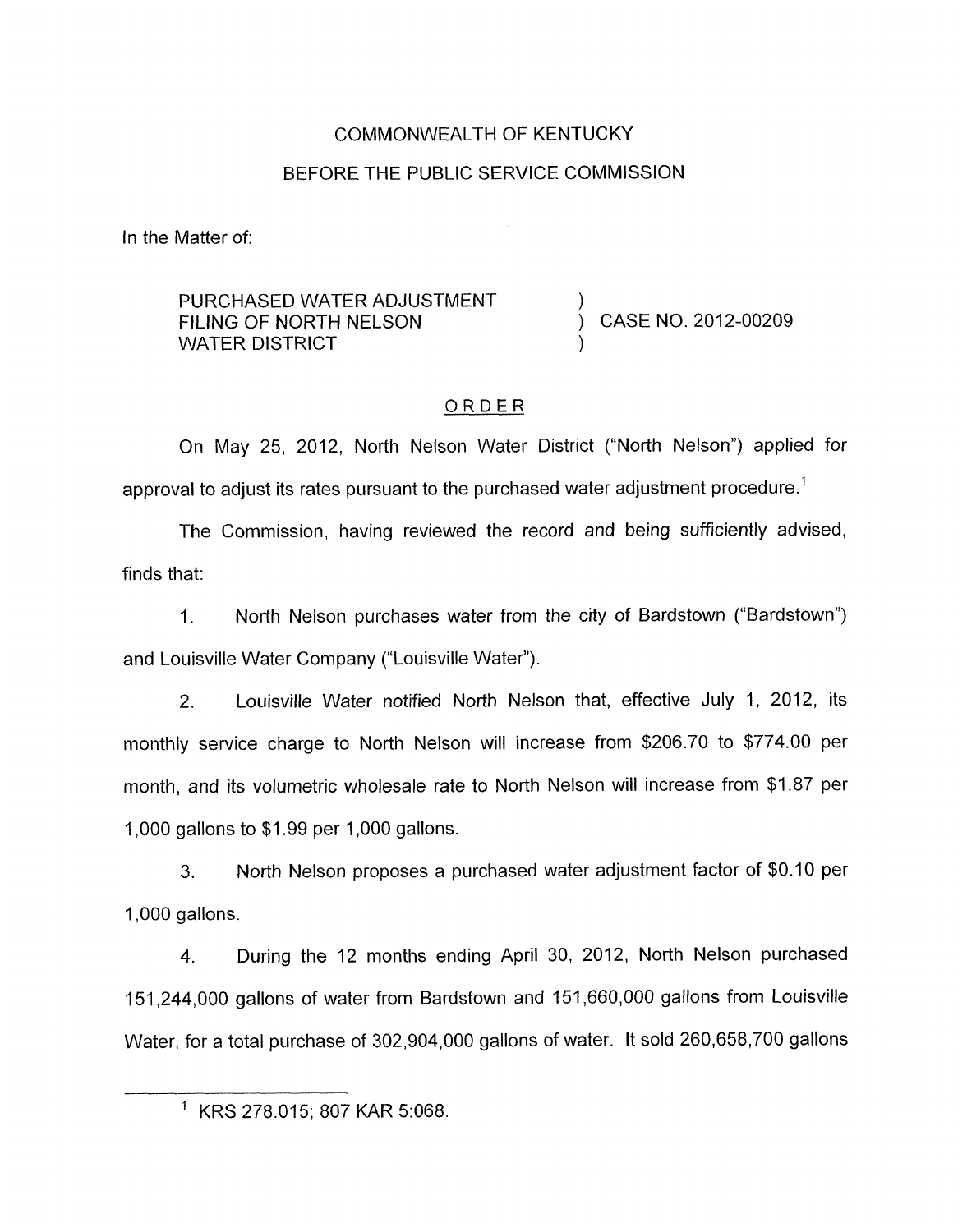of water. The increase in the cost of purchased water is \$25,006.80, resulting in a purchased water adjustment factor of \$0.10 per 1,000 gallons.

*5.* The purchased water adjustment factor of \$0.10 per 1,000 gallons is fair, just, and reasonable and should be approved.

IT IS THEREFORE ORDERED that:

1. North Nelson's proposed rates are approved.

2. The purchased water adjustment factor of \$0.10 per 1,000 gallons as calculated in Appendix A is approved.

**3.** The rates in Appendix B are approved for service rendered on or after July

1, 2012.

4. The tariff sheet filed by North Nelson is approved as filed.

By the Commission



*n*  e Director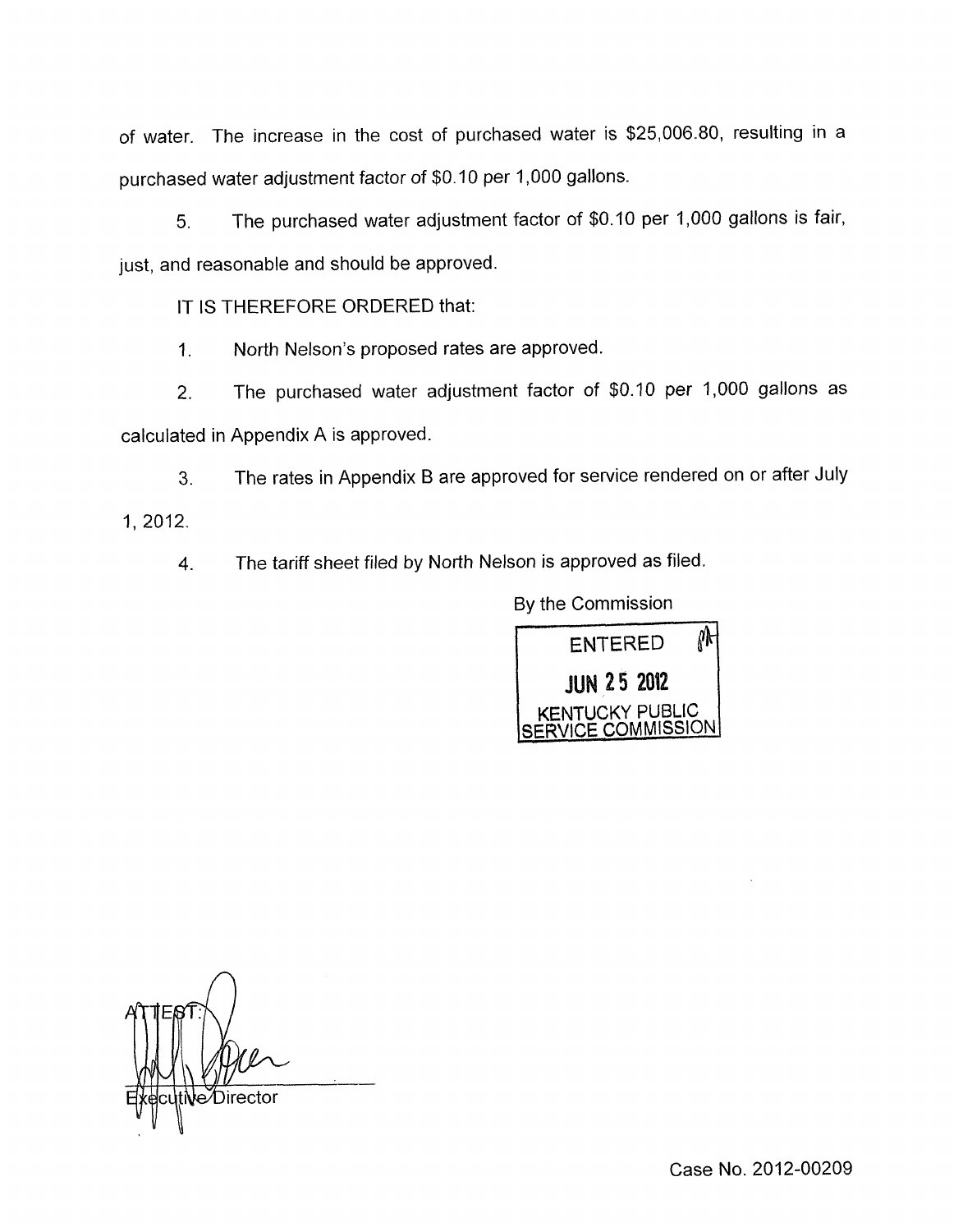### APPENDIX A

# APPENDIX TO AN ORDER OF THE KENTUCKY PUBLIC-SERVICE COMMISSION IN CASE NO. 2012-00209 DATED

| North Nelson Water           | <b>New Rate</b>  | <b>Base Rate</b> |
|------------------------------|------------------|------------------|
| Monthly Service Charge       | \$774.00/month   | \$206.70/month   |
|                              | X 12             | X 12             |
|                              | \$9,288.00       | \$2,480.40       |
| Purchases (Louisville Water) | 151,660,000      | 151,660,000      |
| Volumetric rate              | 1.99/1,000<br>\$ | 1.87/1,000<br>\$ |
|                              | 301,803.40<br>\$ | 283,604.20<br>\$ |
| Total                        | 311,091.40       | 286,084.60<br>\$ |
| Purchases (Bardstown)        | No change        | No change        |

Increased water cost \$25,006.80

Increased water cost Divided by gallons sold / 1,000 Purchased water adjustment factor \$ 25,006.80 260,658,700 \$0.10 per 1,000 gallons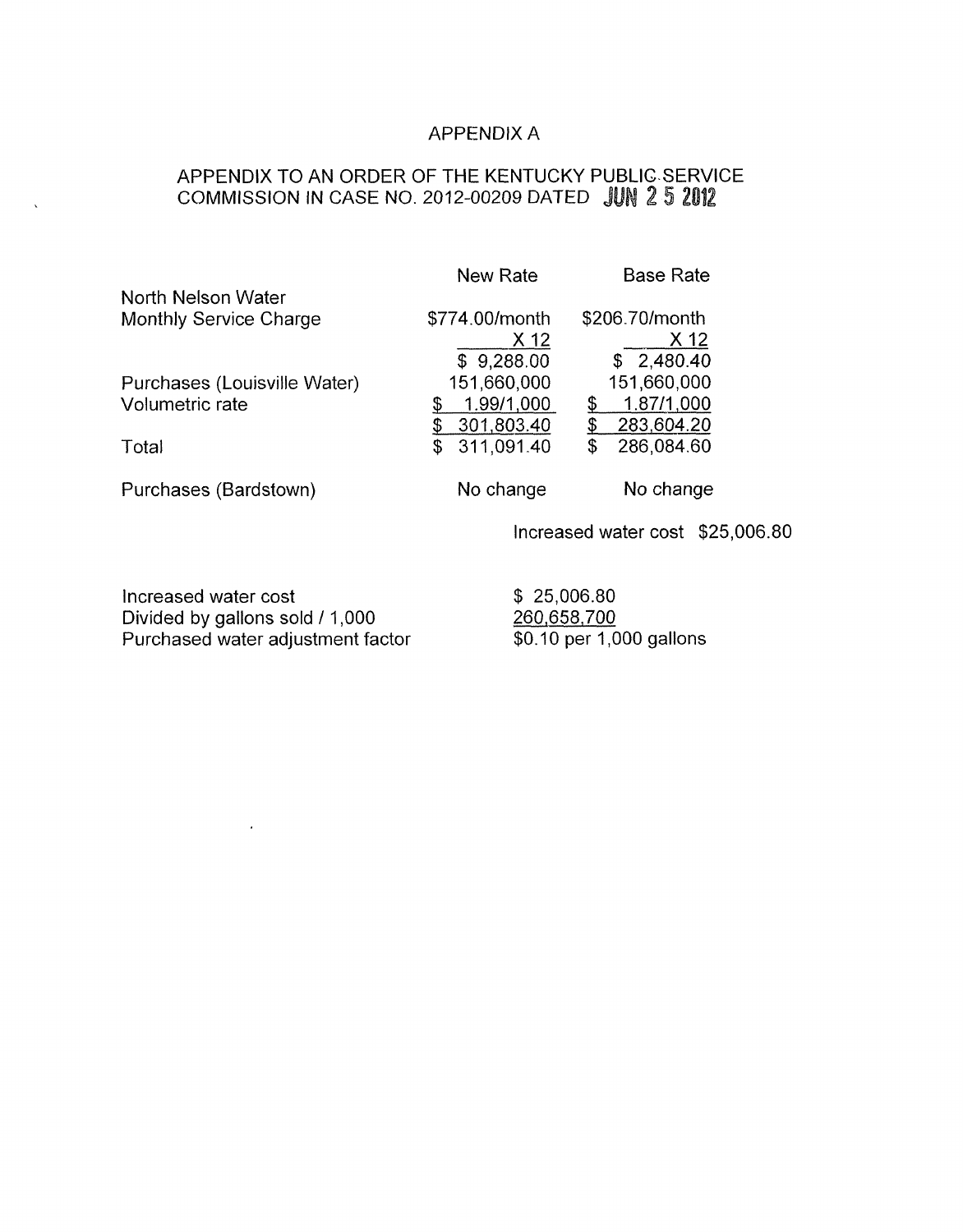#### APPENDIX B

## APPENDIX TO AN ORDER OF THE KENTUCKY PUBLIC SERVICE COMMISSION IN CASE NO. 2012-00209 DATED JUN 2 5 2012

The following rates and charges are prescribed for the customers in the area served by North Nelson Water District. All other rates and charges not specifically mentioned herein shall remain the same as those in effect under authority of the Commission prior to the effective date of this Order.

#### Monthly Water Rates

First 2,000 Gallons Next 3,000 Gallons Next 5,000 Gallons Over 10.000 Gallons

Truck Loading Stations

\$14.11 Minimum Bill 3.88 per 1,000 Gallons 3.36 per 1,000 Gallons 3.01 per 1,000 Gallons

6.69 per 1,000 Gallons